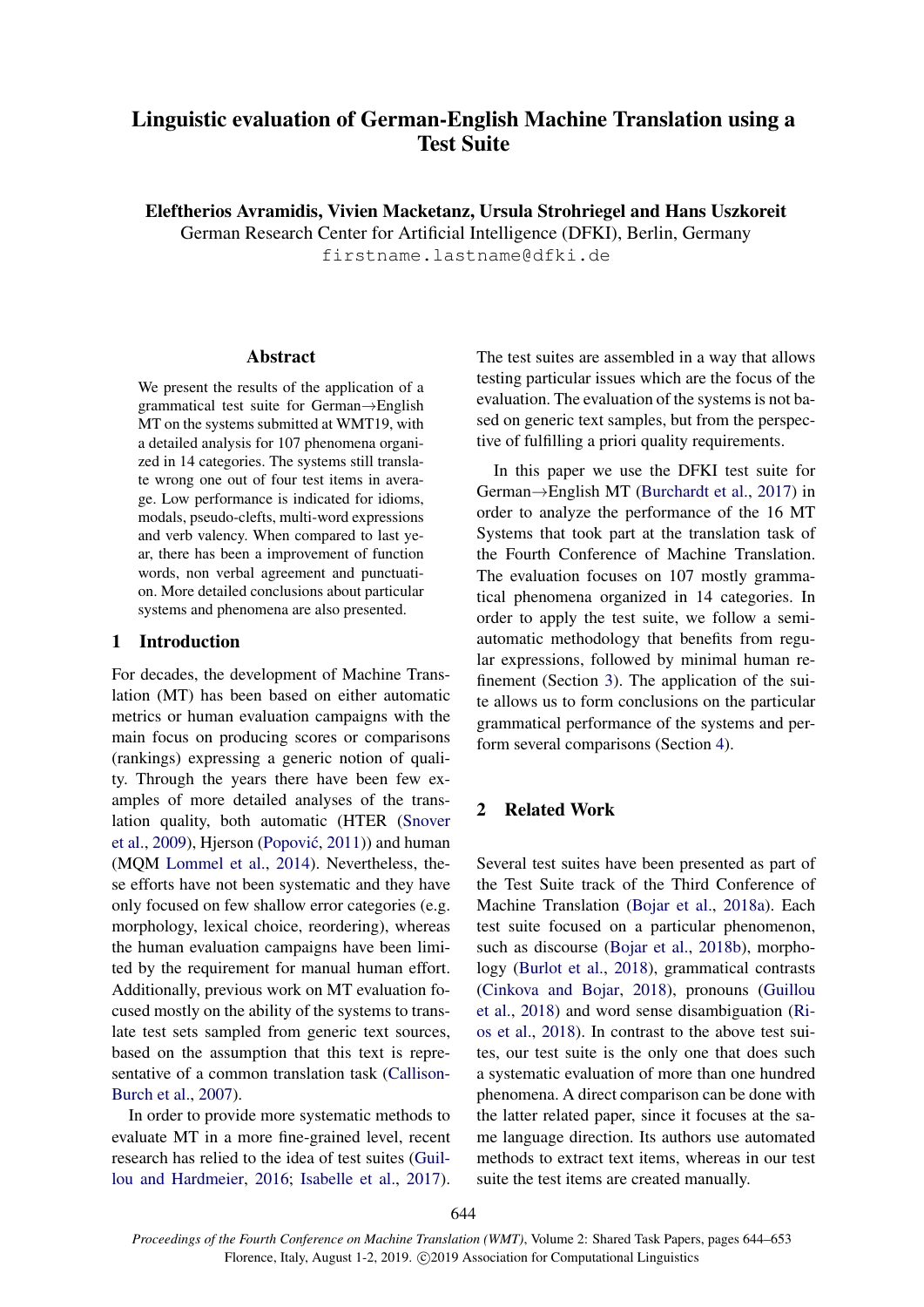## <span id="page-1-0"></span>3 Method

The test suite is a manually devised test set whose contents are chosen with the purpose to test the performance of the MT system on specific phenomena or requirements related to quality. For each phenomenon a subset of relevant test sentences is chosen manually. Then, each MT system is requested to translate the given subset and the performance of the system on the particular phenomenon is calculated based on the percentage of the phenomenon instances that have been properly translated.

For this paper we use the latest version of the DFKI Test Suite for MT on German to English. The test suite has been presented in [\(Burchardt](#page-4-1) [et al.,](#page-4-1) [2017\)](#page-4-1) and applied extensively in last year's shared task [\(Macketanz et al.,](#page-5-8) [2018b\)](#page-5-8). The current version contains 5560 test sentences in order to control 107 phenomena organised in 14 categories. It is similar to the method used last year, with few minor corrections. The number of the test instances per phenomenon varies, ranging between a 20 and 180 sentences. A full list of the phenomena and their categories can be seen as part of the results in the Appendix. An example list of test sentences with correct and incorrect translations is available on GitHub<sup>[1](#page-0-0)</sup>.

## 3.1 Construction and application of the test suite

The construction and the application of the test suite follows the steps below, also indicated in Figure [1:](#page-2-1)

(a) Produce paradigms: A person with good knowledge of German and English grammar devises or selects a set of source language sentences that may trigger translation errors related to particular phenomena. These sentences may be written from scratch, inspired from previous observations on common MT errors or drawn from existing resources [\(Lehmann et al.,](#page-5-9) [1996\)](#page-5-9).

(b) Fetch sample translations: The source sentences are given as an input to easily accessible MT systems and their outputs are fetched.

(c) Write regular expressions: By inspecting the MT output for every given sentence, the annotator writes rules that control whether the output contains a correct translation regarding the respective phenomenon. The rules are written as positive or

<span id="page-1-1"></span>

| Lexical Ambiguity                                |      |
|--------------------------------------------------|------|
| Das Gericht gestern Abend war lecker.            |      |
| The court last night was delicious.              | fail |
| The dish last night was delicious.               | pass |
| Conditional                                      |      |
| Er würde einkaufen gehen, wenn die Geschäfte     |      |
| nicht geschlossen hätten.                        |      |
| He would go shopping if the stores didn't close. | fail |
| He would go shopping if the shops hadn't closed. | pass |
| Passive voice                                    |      |
| Es wurde viel gefeiert und getanzt.              |      |
| A lot was celebrated and danced.                 | fail |
| There was a lot of celebration and dancing.      | pass |

Table 1: Examples of passing and failing MT outputs

negative regular expressions, that signify a correct or an incorrect translation respectively.

(d) Fetch more translations: When the test suite contains a sufficient number of test items with the respective control rules, the test suite is ready for its broad application. The test items are consequently given to a large number of MT systems. This is done in contact with their developers or through the submission process of a shared task, as is the case described in this paper.

(e) Apply regular expressions: The control rules are applied on the MT outputs in order to check whether the relevant phenomena have been translated properly. When the MT output matches a positive regular expression, the translation is considered correct (*pass*) whereas when the MT output matches a negative regular expression, the translation is considered incorrect (*fail*). Examples can be seen in Table [1.](#page-1-1) In case an MT output does not match either a positive or a negative regular expression, or in case these contradict to each other, the automatic evaluation results in a uncertain decision (*warning*).

(f) Resolve warnings and refine regular expressions: The *warnings* are given to the annotator, so that they manually resolve them and if possible refine the rules to address similar cases in the future. Through the iterative execution of steps (e) and (f) (which are an extension of steps (c) and (d) respectively) the rules get more robust and attain a better coverage. If needed, the annotator can add full sentences as rules, instead of regular expressions.

For every system we calculate the phenomenonspecific translation accuracy as the the number of the test sentences for the phenomenon which were translated properly, divided by the number of all test sentences for this phenomenon:

<sup>1</sup>[https://github.com/DFKI-NLP/TQ\\_](https://github.com/DFKI-NLP/TQ_AutoTest) [AutoTest](https://github.com/DFKI-NLP/TQ_AutoTest)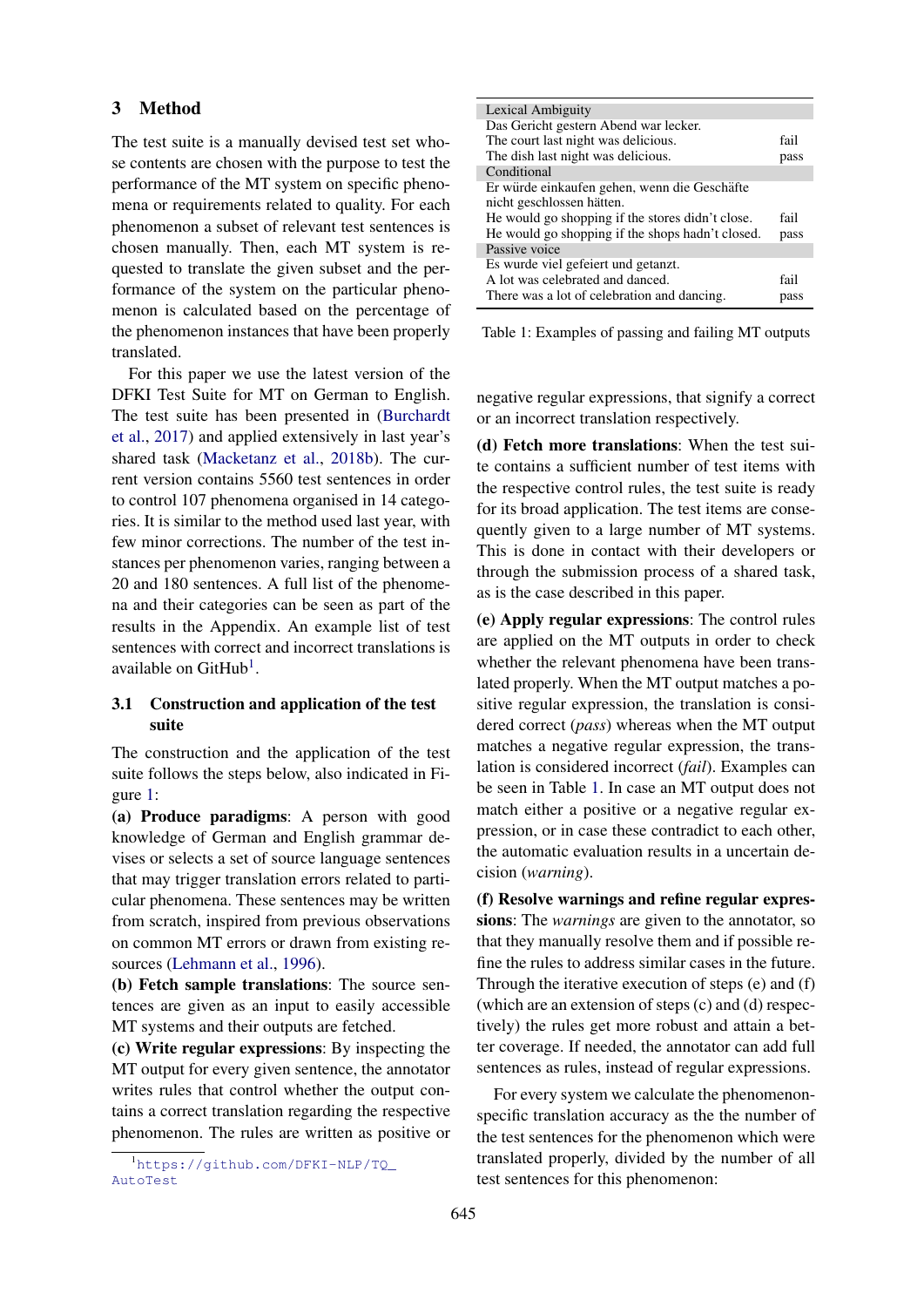<span id="page-2-1"></span>

Figure 1: Example of the preparation and application of the test suite for one test sentence

 $accuracy = \frac{correct \ translations}{\cosh{t}}$ sum of test sentences

When doing comparisons, the significance of every comparison is confirmed with a one-tailed Z-test with  $\alpha = 0.95$ .

#### 3.2 Experiment Setup

In the evaluation presented in the paper, MT outputs are obtained from the 16 systems that are part of the *news translation task* of the Fourth Conference on Machine Translation (WMT19). According to the details that the developers have published by the time this paper is written, 10 of the systems are declared to be Neural Machine Translation (NMT) systems and 9 of them confirm that they follow the Transformer paradigm, whereas for the rest 6 systems no details were given. For the evaluation of the MT outputs the software TQ-AutoTest [\(Macketanz et al.,](#page-5-10) [2018a\)](#page-5-10) was used.

After processing the MT output for the 5560 items of the test suite, the automatic application of the regular expressions resulted to about 10% warnings. Consequently, one human annotator (student of linguistics) committed about 70 hours of work in order to reduce the warnings to 3%. The final results were calculated using 5393 test items, which, after the manual inspection, did not have any warning for any of the respective MT-outputs.

Since we applied the same test suite as last year, this year's automatic evaluation is profiting from the manual refinement of the regular expressions that took place then. The first application of the test suite in 2018 resulted in about 10-45% of warnings depending on the system, whereas after this year's application, we only had 8-28%. This year's

results are therefore based on 16% more valid test items, as compared to last year.

## <span id="page-2-0"></span>4 Results

The results of the test suite evaluation can be seen in Tables [3](#page-6-0) and [4,](#page-6-1) where the significantly best systems for every category or phenomenon are boldfaced. The average accuracy per system is calculated either based on all test items (with the assumption that all items have equal importance) or based on the categories (with the assumption that all categories have equal importance). In any case, since the averages are calculated on an artificial test suite and not on a sample test set, one must be careful with their interpretation.

## 4.1 Linguistic categories

Despite the significant progress of NMT and the recent claims for human parity, the results in terms of the test suite are somewhat mediocre. The MT systems achieve 75.6% accuracy in average for all given test items, which indicates that one out of four test items is not translated properly. If one considers the categories separately, only five categories have an accuracy of more than 80%: negation, where there are hardly any mistakes, followed by composition, function word, subordination and non-verbal agreement. The lowestperforming categories are the multi-word expressions (MWE) and the verb valency with about 66% accuracy.

#### 4.2 Linguistic phenomena

Most MT systems seem to struggle with idioms, since they could only translate properly only 11.6% of the ones in our test set, whereas a similar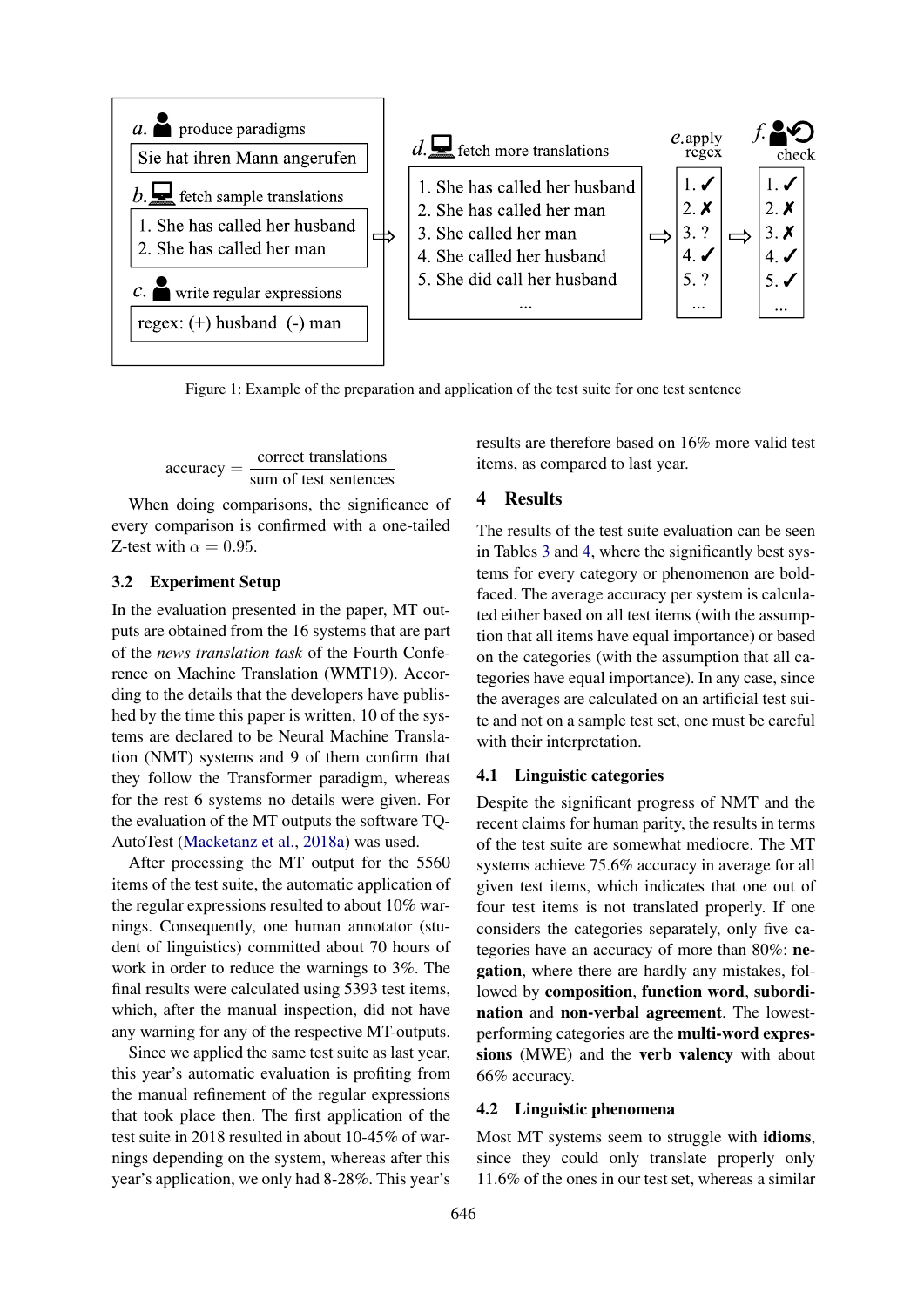situation can be observed with resultative predicates (17.8%). Negated modal pluperfect and modal pluperfect have an accuracy of only 23-28%. Some of the phenomena have an accuracy of about 50%, in particular the domain-specific terms, the pseudo-cleft sentences and the modal of pluperfect subjunctive II (negated or not). We may assume that these phenomena are not correctly translated because they do not occur often enough in the training and development corpora.

On the other side, for quite a few phenomena an accuracy of more than 90% has been achieved. This includes several cases of verbs declination concerning the transitive, intransitive and ditransitive verbs mostly on perfect and future tenses, the passive voice, the polar question, the infinitive clause, the conditional, the focus particles, the location and the phrasal verbs.

#### 4.3 Comparison between systems

As seen in Table [3,](#page-6-0) the system that significantly wins most categories is Facebook with 11 categories and an average of 87.5% (if all categories counted equally), followed by DFKI and RW-TH which are in the best cluster for 10 categories. When it comes to averaging all test items, the best systems are RWTH and Online-A. On specific categories, the most clear results come in punctuation where NEU has the best performance with 100% accuracy, whereas Online-X has the worst with 31.7%. Concerning ambiguity, Facebook has the highest performance with 92.6% accuracy. In verb tense/aspect/mood, RWTH Aachen and Online-A have the highest performance with 84% accuracy, whereas in this category, MSRA.MADL has the lowest performance with 60.4%. For the rest of the categories there are small differences between the systems, since more than five systems fall into the same significance cluster of the best performance.

When looking into particular phenomena (Table [4\)](#page-6-1), Facebook has the higher accuracy concerning lexical ambiguity with an accuracy of 93.7%. NEU and MSRA.MADL do best with more than 95% on quotation marks. The best system for translating modal pluferect is online-A with 75.6%, whereas at the same category, Online-Y and Online-G perform worse, with less than 2.2%. On modal negated - preterite, the best systems are RWTH and UCAM with more than 95%. On the contrary, MSRA.MADL achieves the worst accuracy, as compared to other systems, in phenomena related to modals (perfect, present, preterite, negated modal Future I), where it mistranslates half of the test items. One system, Online-X, was the worst on quotation marks, as it did not convey properly any of them, compared to other systems that did relatively well. Online-Y also performs significantly worse than the other systems on domain-specific terms.

### 4.4 Comparison with last year's systems

One can attempt to do a vague comparison of the statistics between two consequent years (Table [2\)](#page-4-5). Here, the last column indicates the percentage of improvement from the average accura-cy of all systems from last year's shared task<sup>[2](#page-0-0)</sup> to the average accuracy of all systems of this year. Although this is not entirely accurate, since different systems participate, we assume that the large amount of the test items allows some generalisations to this direction. When one compares the overall accuracy, there has been an improvement of about 6%. When focusing on particular categories, the biggest improvements are seen at function words (+12.5%), non-verbal agreement  $(+9.7\%)$  and punctuation  $(+8\%)$ . The smallest improvement is seen at named entity and terminology  $(+0.3\%)$ .

We also attempt to perform comparisons of the systems which were submitted with the same name both years. Again, the comparison should be done under the consideration that the MT systems are different in many aspects, which are not possible to consider at the time this paper is written. The highest improvement is shown by the system Online-G, which has an average accuracy improvement of 18.7%, with most remarkable the one concerning negation, function words and non-verbal agreement. Online-A has also improved at composition, verb issues and non-verbal agreement and RWTH and UEDIN at punctuation. On the contrary, we can notice that UCAM deteriorated its accuracy for several categories, mostly for coordination and ellipsis (-13.1%), verb issues  $(-7.6\%)$  and composition  $(-4.7\%)$ . JHU and Online-G and RWTH show some deterioration for three categories each, whereas Online-A seems to have worsened considerably regarding punctuation (-21.6%) and UEDIN regarding negation  $(-10.5\%).$ 

<sup>&</sup>lt;sup>2</sup>unsupervised systems excluded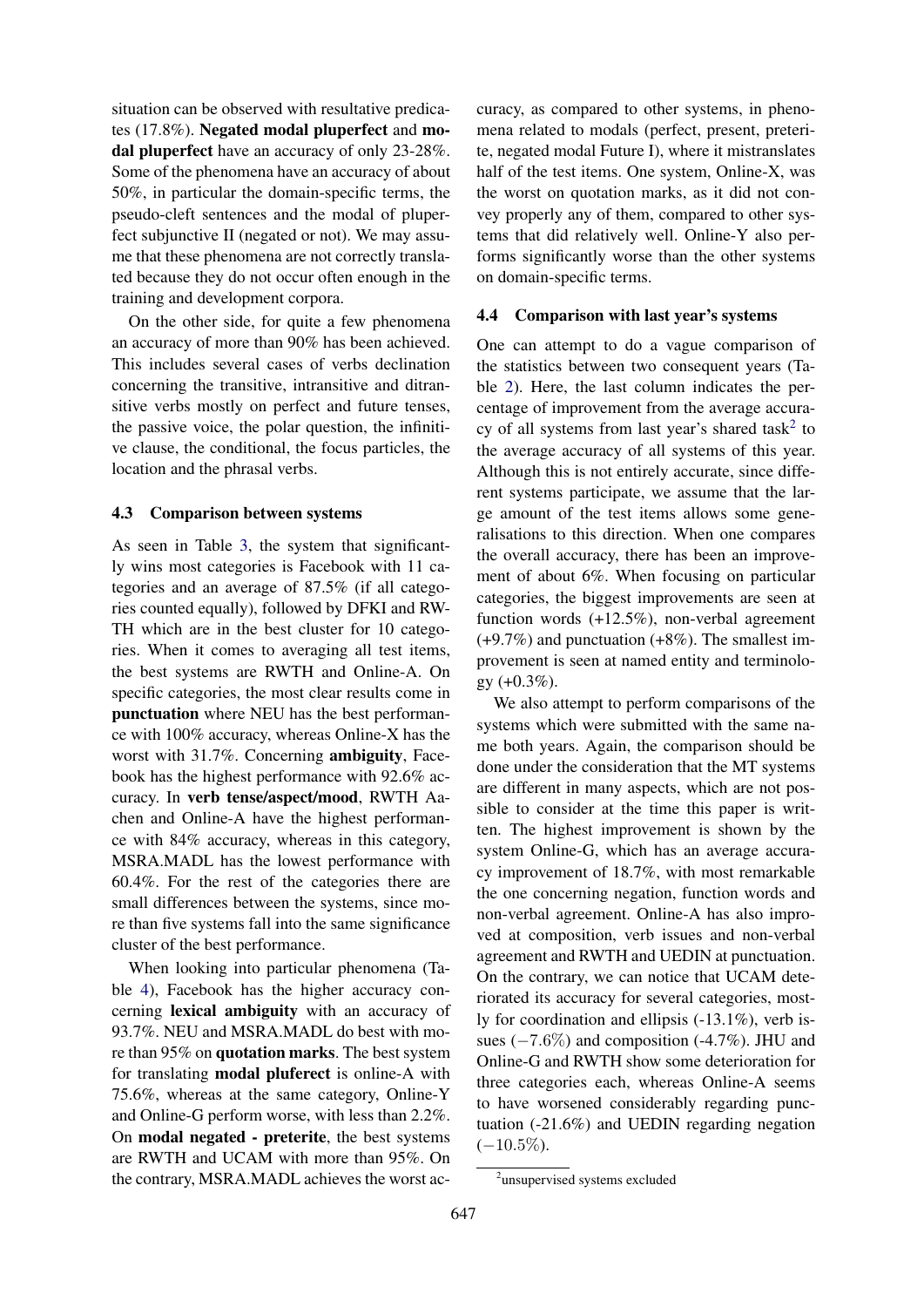<span id="page-4-5"></span>

| category                     | #    | JHU    | <b>MLLP</b> | onlA    | onlB | onlG   | onlY   | RWTH   | <b>UCAM</b> | <b>UEDIN</b> | avg  |
|------------------------------|------|--------|-------------|---------|------|--------|--------|--------|-------------|--------------|------|
| Ambiguity                    | 74   | $-2.7$ | 21.6        | 4.1     | 0.0  | 4.1    | 10.8   | $-1.3$ | 2.7         | 12.1         | 6.9  |
| Composition                  | 42   | 4.8    | 0.0         | 14.3    | 0.0  | 9.5    | 2.4    | $-2.4$ | $-4.7$      | 7.1          | 5.2  |
| Coordination and ellipsis    | 23   | 8.7    | $-4.4$      | 0.0     | 0.0  | 13.1   | 0.0    | 0.0    | $-13.1$     | 0.0          | 7.3  |
| False friends                | 34   | $-3.0$ | 5.8         | 0.0     | 3.0  | $-5.9$ | 23.6   | 5.9    | $-5.8$      | 14.7         | 6.8  |
| Function word                | 41   | $-2.5$ | 7.3         | 4.9     | 0.0  | 41.4   | 0.0    | $-7.4$ | $-2.4$      | 9.7          | 12.5 |
| LDD $&$ interrogatives       | 38   | 10.6   | 10.6        | $-2.7$  | 0.0  | 5.3    | 0.0    | 0.0    | 5.3         | 7.9          | 5.6  |
| <b>MWE</b>                   | 53   | 5.6    | 7.5         | 5.7     | 0.0  | 1.9    | 1.9    | 3.8    | $-1.8$      | 3.8          | 4.7  |
| Named entity and terminology | 34   | 5.9    | 3.0         | 5.9     | 0.0  | $-3.0$ | $-5.9$ | 8.9    | 0.0         | 5.9          | 0.3  |
| Negation                     | 19   | 0.0    | 0.0         | 0.0     | 0.0  | 42.1   | 0.0    | 0.0    | 0.0         | $-10.5$      | 6.6  |
| Non-verbal agreement         | 48   | 12.5   | 10.4        | 12.5    | 0.0  | 22.9   | 2.1    | $-2.1$ | 0.0         | 12.5         | 9.7  |
| Punctuation                  | 51   | 5.9    | 2.0         | $-21.6$ | 0.0  | $-7.9$ | 1.9    | 27.5   | 0.0         | 23.5         | 8.0  |
| Subordination                | 31   | 3.3    | 6.5         | $-6.5$  | 3.2  | 19.4   | 3.2    | 6.5    | 0.0         | 0.0          | 5.0  |
| Verb tense/aspect/mood       | 3995 | $-4.0$ | $-5.9$      | 12.9    | 0.2  | 19.8   | 1.6    | 5.6    | $-7.6$      | 5.1          | 6.0  |
| Verb valency                 | 30   | 10.0   | 0.0         | 0.0     | 0.0  | 13.4   | 6.6    | 0.0    | 0.0         | 3.4          | 5.8  |
| average (items)              | 4513 | $-3.1$ | $-4.3$      | 11.6    | 0.2  | 18.7   | 2.0    | 5.3    | $-6.8$      | 5.4          | 6.1  |
| average (categories)         |      | 3.9    | 4.6         | 2.1     | 0.5  | 12.6   | 3.4    | 3.2    | $-2.0$      | 6.8          | 6.5  |

Table 2: Percentage (%) of accuracy improvement or deterioration between WMT18 and WMT19 for all the systems submitted (averaged in last column) and the systems submitted with the same name

### 5 Conclusion and Further Work

The application of the test suite results in a multitude of findings of minor or major importance. Despite the recent advances, state-of-the-art German→English MT still translates erroneously one out of four test items of our test suite, indicating that there is still room for improvement. For instance, one can note the low performance on MWE and verb valency, whereas there are issues with idioms, resultative predicates and modals. Function words, non verbal agreement and punctuation on the other side have significantly improved.

One potential benefit of the test suite would be to investigate the implication of particular development settings and design decisions on particular phenomena. For some superficial issues, such as punctuation, this would be relatively easy, as pre- and post-processing steps may be responsible. But for more complex phenomena, further comparative analysis of settings is needed. Unfortunately, this was hard to achieve for this shared task due to the heterogeneity of the systems, but also due to the fact that at the time this paper was written, no exact details about the systems were known. We aim at looking further on such an analysis in future steps.

## Acknowledgments

This research was supported by the German Federal Ministry of Education and Research through the projects DEEPLEE (01IW17001) and BBDC2 (01IS18025E).

#### References

- <span id="page-4-2"></span>Ondej Bojar, Rajen Chatterjee, Christian Federmann, Mark Fishel, Yvette Graham, Barry Haddow, Matthias Huck, Antonio Jimeno Yepes, Philipp Koehn, Christof Monz, Matteo Negri, Aurélie Névéol, Mariana Neves, Matt Post, Lucia Specia, Marco Turchi, and Karin Verspoor, editors. 2018a. *[Proceedings of](http://www.aclweb.org/anthology/W18-64) [the Third Conference on Machine Translation](http://www.aclweb.org/anthology/W18-64)*. Association for Computational Linguistics, Belgium, Brussels.
- <span id="page-4-3"></span>Ondej Bojar, Jií Mírovský, Kateina Rysová, and Mag-daléna Rysová. 2018b. [EvalD Reference-Less Dis](http://www.aclweb.org/anthology/W18-64059)[course Evaluation for WMT18.](http://www.aclweb.org/anthology/W18-64059) In *Proceedings of the Third Conference on Machine Translation*, pages 545–549, Belgium, Brussels. Association for Computational Linguistics.
- <span id="page-4-1"></span>Aljoscha Burchardt, Vivien Macketanz, Jon Dehdari, Georg Heigold, Jan-Thorsten Peter, and Philip Williams. 2017. [A Linguistic Evaluation of](https://doi.org/10.1515/pralin-2017-0017) [Rule-Based, Phrase-Based, and Neural MT Engines.](https://doi.org/10.1515/pralin-2017-0017) *The Prague Bulletin of Mathematical Linguistics*, 108:159–170.
- <span id="page-4-4"></span>Franck Burlot, Yves Scherrer, Vinit Ravishankar, Ondej Bojar, Stig-Arne Gronroos, Maarit Ko- ¨ ponen, Tommi Nieminen, and François Yvon. 2018. [The WMT'18 Morpheval test suites for](http://www.aclweb.org/anthology/W18-64060) [English-Czech, English-German, English-Finnish](http://www.aclweb.org/anthology/W18-64060) [and Turkish-English.](http://www.aclweb.org/anthology/W18-64060) In *Proceedings of the Third Conference on Machine Translation*, pages 550– 564, Belgium, Brussels. Association for Computational Linguistics.
- <span id="page-4-0"></span>Chris Callison-Burch, Cameron Fordyce, Philipp Koehn, Christof Monz, and Josh Schroeder. 2007. [\(Meta-\) evaluation of machine translation.](https://doi.org/10.3115/1626355.1626373) In *Proceedings of the Second Workshop on Statistical Machine Translation*, pages 136–158, Prague, Czech Republic. Association for Computational Linguistics.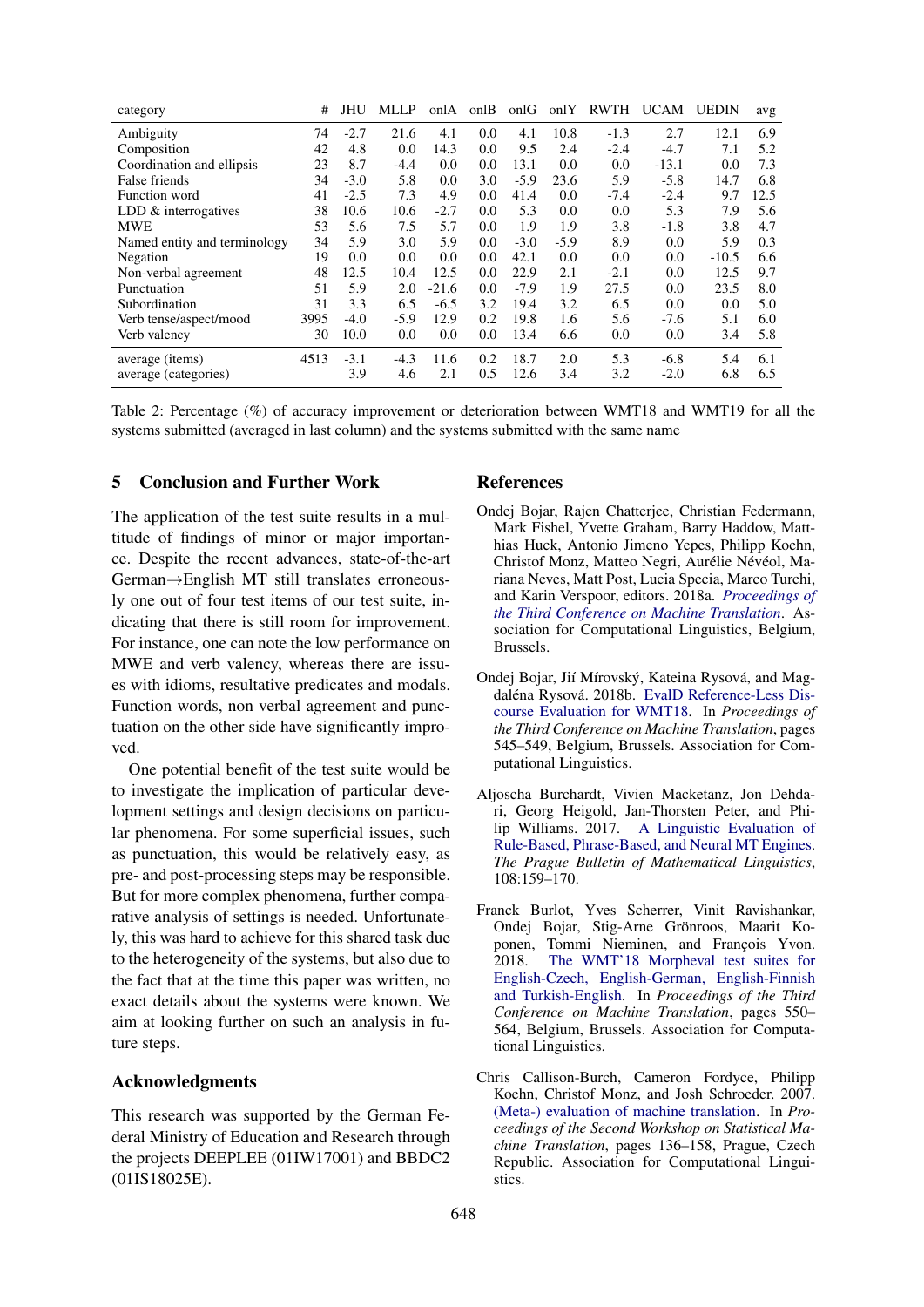- <span id="page-5-5"></span>Silvie Cinkova and Ondej Bojar. 2018. [Testsuite on](http://www.aclweb.org/anthology/W18-64061) [Czech–English Grammatical Contrasts.](http://www.aclweb.org/anthology/W18-64061) In *Proceedings of the Third Conference on Machine Translation*, pages 565–575, Belgium, Brussels. Association for Computational Linguistics.
- <span id="page-5-3"></span>Liane Guillou and Christian Hardmeier. 2016. PRO-TEST: A Test Suite for Evaluating Pronouns in Machine Translation. *Tenth International Conference on Lan- guage Resources and Evaluation (LREC 2016)*.
- <span id="page-5-6"></span>Liane Guillou, Christian Hardmeier, Ekaterina Lapshinova-Koltunski, and Sharid Loáiciga. 2018. [A Pronoun Test Suite Evaluation of the](http://www.aclweb.org/anthology/W18-64062) [English–German MT Systems at WMT 2018.](http://www.aclweb.org/anthology/W18-64062) In *Proceedings of the Third Conference on Machine Translation*, pages 576–583, Belgium, Brussels. Association for Computational Linguistics.
- <span id="page-5-4"></span>Pierre Isabelle, Colin Cherry, and George Foster. 2017. [A Challenge Set Approach to Evaluating Machine](http://arxiv.org/abs/1704.07431) [Translation.](http://arxiv.org/abs/1704.07431) In *EMNLP 2017: Conference on Empirical Methods in Natural Language Processing*, Copenhagen, Denmark. Association for Computational Linguistics.
- <span id="page-5-9"></span>Sabine Lehmann, Stephan Oepen, Sylvie Regnier-Prost, Klaus Netter, Veronika Lux, Judith Klein, Kirsten Falkedal, Frederik Fouvry, Dominique Estival, Eva Dauphin, Herve Compagnion, Judith Baur, Lorna Balkan, and Doug Arnold. 1996. [TSNLP -](http://arxiv.org/abs/9607018) [Test Suites for Natural Language Processing.](http://arxiv.org/abs/9607018) *Proceedings of the 16th . . .* , page 7.
- <span id="page-5-2"></span>Arle Lommel, Aljoscha Burchardt, Maja Popovic, Kim ´ Harris, Eleftherios Avramidis, and Hans Uszkoreit. 2014. [Using a new analytic measure for the annota](http://www.mt-archive.info/10/EAMT-2014-Lommel.pdf)[tion and analysis of MT errors on real data.](http://www.mt-archive.info/10/EAMT-2014-Lommel.pdf) In *Proceedings of the 17th Annual Conference of the European Association for Machine Translation*, pages 165–172. Croatian Language Technologies Society, European Association for Machine Translation.
- <span id="page-5-10"></span>Vivien Macketanz, Renlong Ai, Aljoscha Burchardt, and Hans Uszkoreit. 2018a. [TQ-AutoTest An Auto](http://www.lrec-conf.org/proceedings/lrec2018/summaries/121.html https://www.dfki.de/web/forschung/publikationen/renameFileForDownload?filename=Submission-121.pdf{&}file{_}id=uploads{_}3553)[mated Test Suite for \(Machine\) Translation Quality.](http://www.lrec-conf.org/proceedings/lrec2018/summaries/121.html https://www.dfki.de/web/forschung/publikationen/renameFileForDownload?filename=Submission-121.pdf{&}file{_}id=uploads{_}3553) In *Proceedings of the Eleventh International Conference on Language Resources and Evaluation. International Conference on Language Resources and Evaluation (LREC-2018), 11th, May 7-12, Miyazaki, Japan*. European Language Resources Association (ELRA).
- <span id="page-5-8"></span>Vivien Macketanz, Eleftherios Avramidis, Aljoscha Burchardt, and Hans Uszkoreit. 2018b. Finegrained evaluation of German-English Machine Translation based on a Test Suite. In *Proceedings of the Third Conference on Machine Translation (WMT18)*, Brussels, Belgium. Association for Computational Linguistics.
- <span id="page-5-1"></span>Maja Popović. 2011. [Hjerson: An Open Source](https://doi.org/10.2478/v10108-011-0011-4.PBML) [Tool for Automatic Error Classification of Machine](https://doi.org/10.2478/v10108-011-0011-4.PBML) [Translation Output.](https://doi.org/10.2478/v10108-011-0011-4.PBML) *The Prague Bulletin of Mathematical Linguistics*, 96(-1):59–68.
- <span id="page-5-7"></span>Annette Rios, Mathias Müller, and Rico Sennrich. 2018. [The Word Sense Disambiguation Test Sui](http://www.aclweb.org/anthology/W18-64064)[te at WMT18.](http://www.aclweb.org/anthology/W18-64064) In *Proceedings of the Third Conference on Machine Translation*, pages 594–602, Belgium, Brussels. Association for Computational Linguistics.
- <span id="page-5-0"></span>Matthew Snover, Nitin Madnani, Bonnie J Dorr, and Richard Schwartz. 2009. [Fluency, adequacy, or](http://www.aclweb.org/anthology/W/W09/W09-0x41) [HTER?: exploring different human judgments with](http://www.aclweb.org/anthology/W/W09/W09-0x41) [a tunable MT metric.](http://www.aclweb.org/anthology/W/W09/W09-0x41) In *Proceedings of the Fourth Workshop on Statistical Machine Translation*, number March in StatMT '09, pages 259–268, Stroudsburg, PA, USA. Association for Computational Linguistics.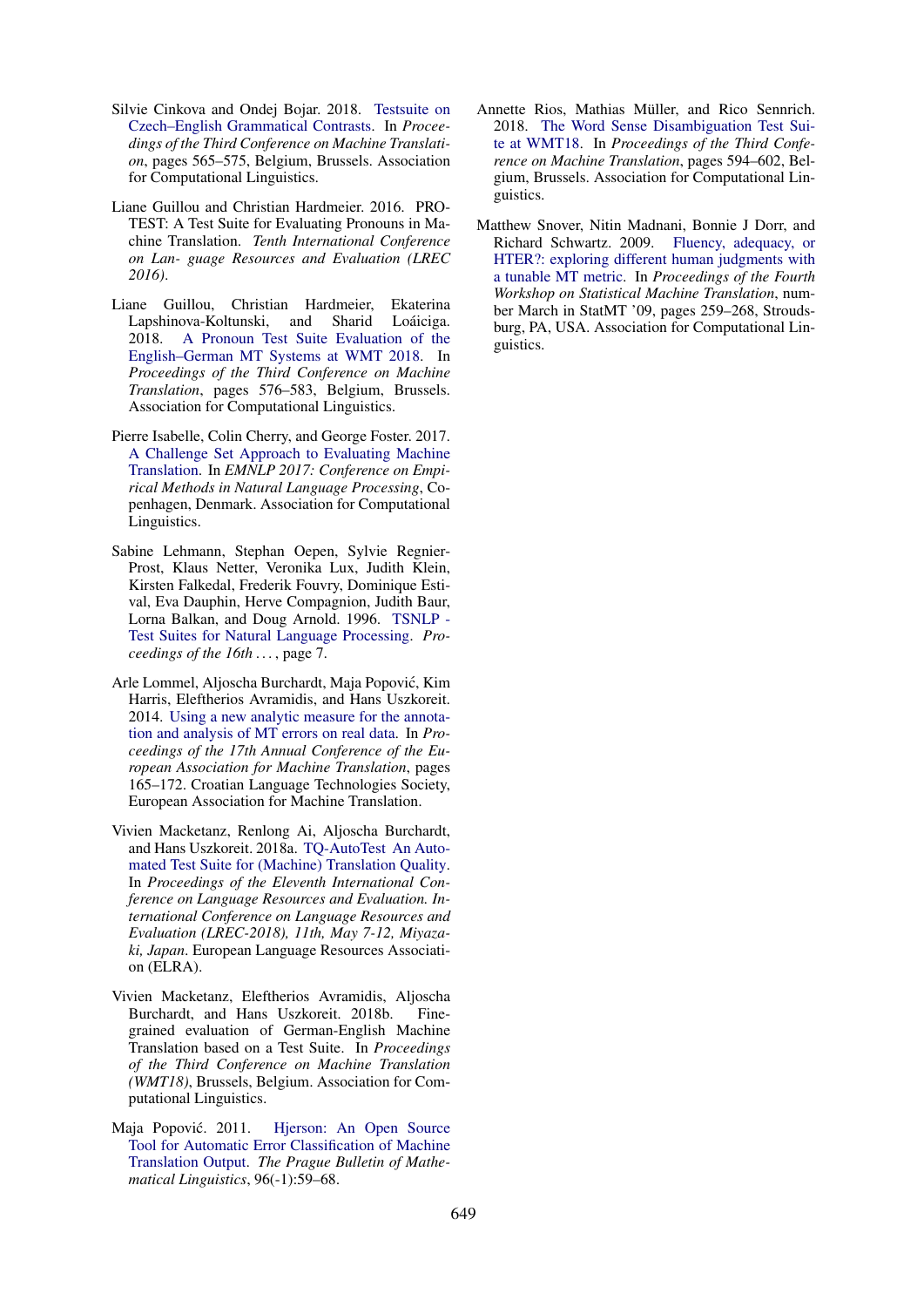<span id="page-6-1"></span><span id="page-6-0"></span>A Appendices A Appendices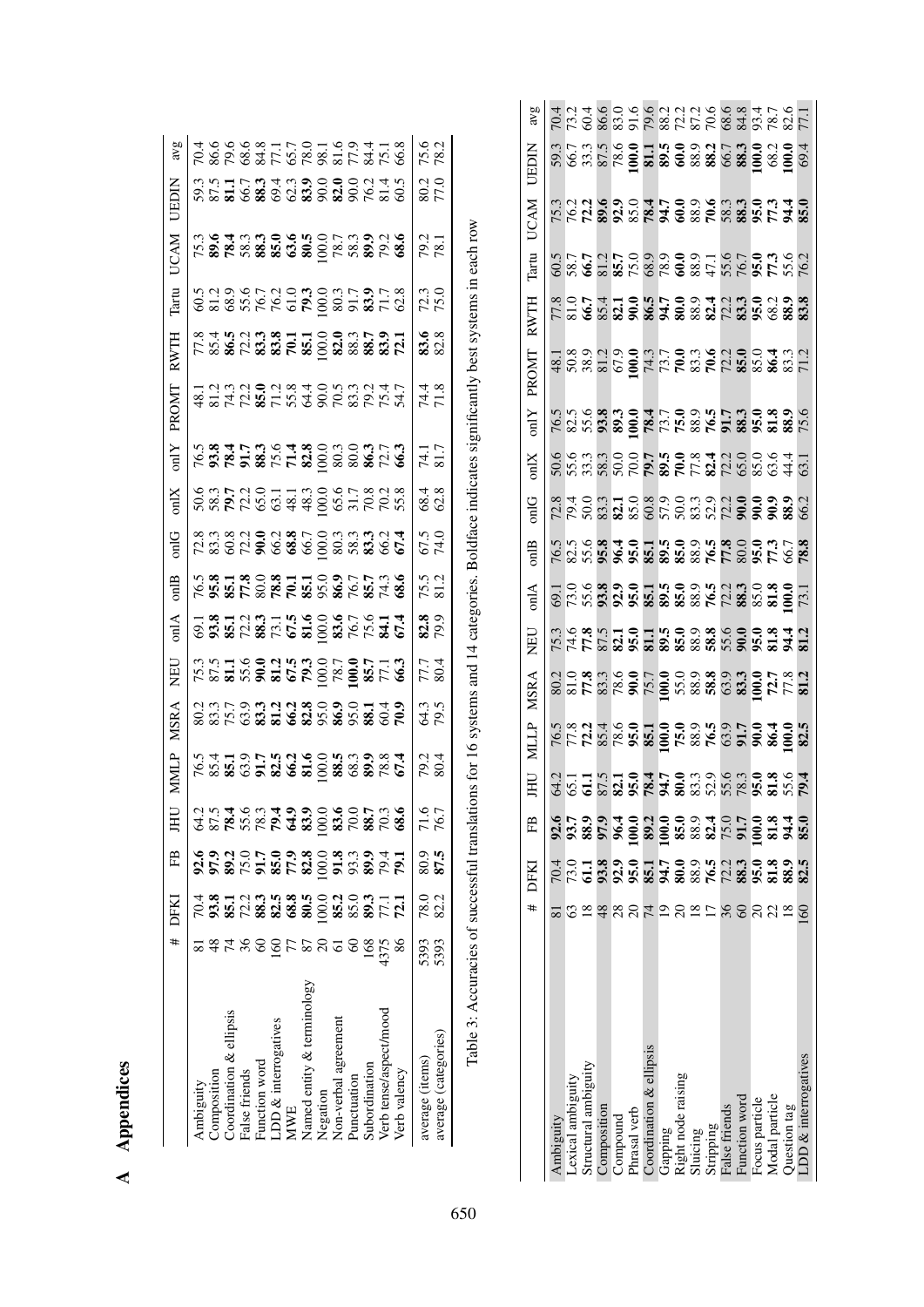| #                        | DFKI             | Ë              | Ħ | MSR/                                                                                                                                                                                                                            | $\lim_{\epsilon \to 0}$ |                                                                                                                                                                                                                                         |  | PROMI | RWTH | Γart | JCAM |                                                                                                                                                                                                                  |
|--------------------------|------------------|----------------|---|---------------------------------------------------------------------------------------------------------------------------------------------------------------------------------------------------------------------------------|-------------------------|-----------------------------------------------------------------------------------------------------------------------------------------------------------------------------------------------------------------------------------------|--|-------|------|------|------|------------------------------------------------------------------------------------------------------------------------------------------------------------------------------------------------------------------|
|                          |                  |                |   |                                                                                                                                                                                                                                 |                         |                                                                                                                                                                                                                                         |  |       |      |      |      |                                                                                                                                                                                                                  |
|                          | य.<br>य          | .<br>ರ         |   |                                                                                                                                                                                                                                 |                         |                                                                                                                                                                                                                                         |  |       |      |      |      |                                                                                                                                                                                                                  |
| $\Omega$                 | 90.0             | 85.0           |   |                                                                                                                                                                                                                                 |                         |                                                                                                                                                                                                                                         |  |       |      |      |      |                                                                                                                                                                                                                  |
| $\overline{0}$           | <b>S4.2</b>      | $\frac{34}{2}$ |   |                                                                                                                                                                                                                                 |                         |                                                                                                                                                                                                                                         |  |       |      |      |      |                                                                                                                                                                                                                  |
| $\overline{5}$           | $\overline{0.0}$ | <b>100.0</b>   |   |                                                                                                                                                                                                                                 |                         |                                                                                                                                                                                                                                         |  |       |      |      |      |                                                                                                                                                                                                                  |
| $\overline{\phantom{0}}$ | 76.5             | 88.2           |   |                                                                                                                                                                                                                                 |                         |                                                                                                                                                                                                                                         |  |       |      |      |      |                                                                                                                                                                                                                  |
| $\overline{18}$          | 83.3             | 83.3           |   |                                                                                                                                                                                                                                 |                         |                                                                                                                                                                                                                                         |  |       |      |      |      |                                                                                                                                                                                                                  |
| $\overline{3}$           | 90.3             | 90.3           |   |                                                                                                                                                                                                                                 |                         |                                                                                                                                                                                                                                         |  |       |      |      |      |                                                                                                                                                                                                                  |
| 77                       | 68.8             | 77.9           |   |                                                                                                                                                                                                                                 |                         |                                                                                                                                                                                                                                         |  |       |      |      |      |                                                                                                                                                                                                                  |
| $\overline{5}$           | 68.4             | 54.7           |   |                                                                                                                                                                                                                                 |                         |                                                                                                                                                                                                                                         |  |       |      |      |      |                                                                                                                                                                                                                  |
| $\overline{c}$           | 15.0             | 20.0           |   |                                                                                                                                                                                                                                 |                         |                                                                                                                                                                                                                                         |  |       |      |      |      |                                                                                                                                                                                                                  |
| $\overline{0}$           | 0.001            | 100.0          |   |                                                                                                                                                                                                                                 |                         |                                                                                                                                                                                                                                         |  |       |      |      |      |                                                                                                                                                                                                                  |
| $\overline{0}$           | 54.7             | 100.0          |   | GUS 2009 EL 2009 EL 3009 2009 EL 2009 EL 2009 EL 2009 EL 2009 EL 2009 EL 2009 EL 2009 EL 2009 EL 2009 EL 2009<br>HOLOGO AL 2009 EL 2009 EL 2009 EL 2009 EL 2009 EL 2009 EL 2009 EL 2009 EL 2009 EL 2009 EL 2009 EL 2009 EL 2009 |                         | $\begin{array}{l} 4\,8\,6\,6\,1\,3\,2\,6\,4\,7\,6\,8\,8\,6\,1\,2\,4\,8\,6\,6\,1\,2\,4\,8\,6\,6\,1\,2\,4\,8\,6\,6\,1\,2\,4\,8\,6\,6\,1\,2\,4\,8\,6\,6\,1\,2\,4\,8\,6\,6\,1\,2\,4\,8\,6\,6\,1\,2\,4\,8\,6\,6\,1\,2\,4\,8\,6\,6\,1\,2\,4\$ |  |       |      |      |      | て 8 8 9 5 5 8 9 5 5 3 8 5 5 5 8 9 8 9 5 5 6 9 8 5 6 5 6 9 8 9 9 5 5 5 6 9 8 9 9 5 6 7 6 9 9 9 9 9 9 1<br>C 8 8 9 5 5 6 7 8 9 5 7 7 9 0 7 4 9 9 7 8 9 7 8 9 5 6 6 7 6 7 6 9 8 9 5 5 5 6 8 9 8 9 7 8 9 8 9 8 9 8 9 |
| 78                       | 80.5             | 82.8           |   |                                                                                                                                                                                                                                 |                         |                                                                                                                                                                                                                                         |  |       |      |      |      |                                                                                                                                                                                                                  |
| $\overline{c}$           | 85.0             | 90.0           |   |                                                                                                                                                                                                                                 |                         |                                                                                                                                                                                                                                         |  |       |      |      |      |                                                                                                                                                                                                                  |
| $\overline{19}$          | 57.9             | 68.4           |   |                                                                                                                                                                                                                                 |                         |                                                                                                                                                                                                                                         |  |       |      |      |      |                                                                                                                                                                                                                  |
| $\overline{c}$           | 95.0             | 95.0           |   |                                                                                                                                                                                                                                 |                         |                                                                                                                                                                                                                                         |  |       |      |      |      |                                                                                                                                                                                                                  |
| $\overline{1}$           | 84.2             | 84.2           |   |                                                                                                                                                                                                                                 |                         |                                                                                                                                                                                                                                         |  |       |      |      |      |                                                                                                                                                                                                                  |
| $\circ$                  | 77.8             | 66.7           |   |                                                                                                                                                                                                                                 |                         |                                                                                                                                                                                                                                         |  |       |      |      |      |                                                                                                                                                                                                                  |
| $\Omega$                 | 00.00            | 100.0          |   |                                                                                                                                                                                                                                 |                         |                                                                                                                                                                                                                                         |  |       |      |      |      |                                                                                                                                                                                                                  |
| $\overline{6}$           | 85.2             | 91.8           |   |                                                                                                                                                                                                                                 |                         |                                                                                                                                                                                                                                         |  |       |      |      |      |                                                                                                                                                                                                                  |
| $\overline{c}$           | 75.0             | 85.0           |   |                                                                                                                                                                                                                                 |                         |                                                                                                                                                                                                                                         |  |       |      |      |      |                                                                                                                                                                                                                  |
| $\overline{z}$           | 85.7             | 95.2           |   |                                                                                                                                                                                                                                 |                         |                                                                                                                                                                                                                                         |  |       |      |      |      |                                                                                                                                                                                                                  |
| $\Omega$                 | 95.0             | 95.0           |   |                                                                                                                                                                                                                                 |                         |                                                                                                                                                                                                                                         |  |       |      |      |      |                                                                                                                                                                                                                  |
| 8                        | 85.0             | 93.3           |   |                                                                                                                                                                                                                                 |                         |                                                                                                                                                                                                                                         |  |       |      |      |      |                                                                                                                                                                                                                  |
| $\overline{c}$           | 00.0             | 100.0          |   |                                                                                                                                                                                                                                 |                         |                                                                                                                                                                                                                                         |  |       |      |      |      |                                                                                                                                                                                                                  |
| $\theta$                 | 77.5             | 90.0           |   |                                                                                                                                                                                                                                 |                         |                                                                                                                                                                                                                                         |  |       |      |      |      |                                                                                                                                                                                                                  |
| 89                       | 89.3             | 89.9           |   |                                                                                                                                                                                                                                 |                         |                                                                                                                                                                                                                                         |  |       |      |      |      |                                                                                                                                                                                                                  |
| $\overline{c}$           | 0.06             | 0.06           |   |                                                                                                                                                                                                                                 |                         |                                                                                                                                                                                                                                         |  |       |      |      |      |                                                                                                                                                                                                                  |
| $\overline{19}$          | 54.7             | 54.7           |   |                                                                                                                                                                                                                                 |                         |                                                                                                                                                                                                                                         |  |       |      |      |      |                                                                                                                                                                                                                  |
|                          | 94.4             | 83.3           |   |                                                                                                                                                                                                                                 |                         |                                                                                                                                                                                                                                         |  |       |      |      |      |                                                                                                                                                                                                                  |
| $\Xi$                    | 73.7             | $\frac{34}{2}$ |   |                                                                                                                                                                                                                                 |                         |                                                                                                                                                                                                                                         |  |       |      |      |      |                                                                                                                                                                                                                  |
| $\Omega$                 | $\overline{0}0$  | 100.0          |   |                                                                                                                                                                                                                                 |                         |                                                                                                                                                                                                                                         |  |       |      |      |      |                                                                                                                                                                                                                  |
| $\Omega$                 | 95.0             | <b>100.0</b>   |   |                                                                                                                                                                                                                                 |                         |                                                                                                                                                                                                                                         |  |       |      |      |      |                                                                                                                                                                                                                  |
| ≌                        | 66.7             | 72.2           |   |                                                                                                                                                                                                                                 |                         |                                                                                                                                                                                                                                         |  |       |      |      |      |                                                                                                                                                                                                                  |
| $\frac{8}{10}$           | 94.4             | 83.3           |   |                                                                                                                                                                                                                                 |                         |                                                                                                                                                                                                                                         |  |       |      |      |      |                                                                                                                                                                                                                  |
| ≌                        | 93.8             | 100.0          |   |                                                                                                                                                                                                                                 |                         |                                                                                                                                                                                                                                         |  |       |      |      |      |                                                                                                                                                                                                                  |
|                          | 17.1             | 79.4           |   |                                                                                                                                                                                                                                 |                         |                                                                                                                                                                                                                                         |  |       |      |      |      |                                                                                                                                                                                                                  |
| $\overline{0}$           | $\overline{00}$  | 89.5           |   |                                                                                                                                                                                                                                 |                         |                                                                                                                                                                                                                                         |  |       |      |      |      |                                                                                                                                                                                                                  |
| 36                       | $\overline{000}$ | 100.0          |   |                                                                                                                                                                                                                                 |                         |                                                                                                                                                                                                                                         |  |       |      |      |      |                                                                                                                                                                                                                  |
| 36                       | $\overline{0}0$  | 100.0          |   |                                                                                                                                                                                                                                 |                         |                                                                                                                                                                                                                                         |  |       |      |      |      |                                                                                                                                                                                                                  |
| 36                       | 83.3             | 100.0          |   |                                                                                                                                                                                                                                 |                         |                                                                                                                                                                                                                                         |  |       |      |      |      |                                                                                                                                                                                                                  |
|                          | 83.3             | 100.0          |   |                                                                                                                                                                                                                                 |                         |                                                                                                                                                                                                                                         |  |       |      |      |      |                                                                                                                                                                                                                  |
|                          |                  |                |   |                                                                                                                                                                                                                                 |                         |                                                                                                                                                                                                                                         |  |       |      |      |      |                                                                                                                                                                                                                  |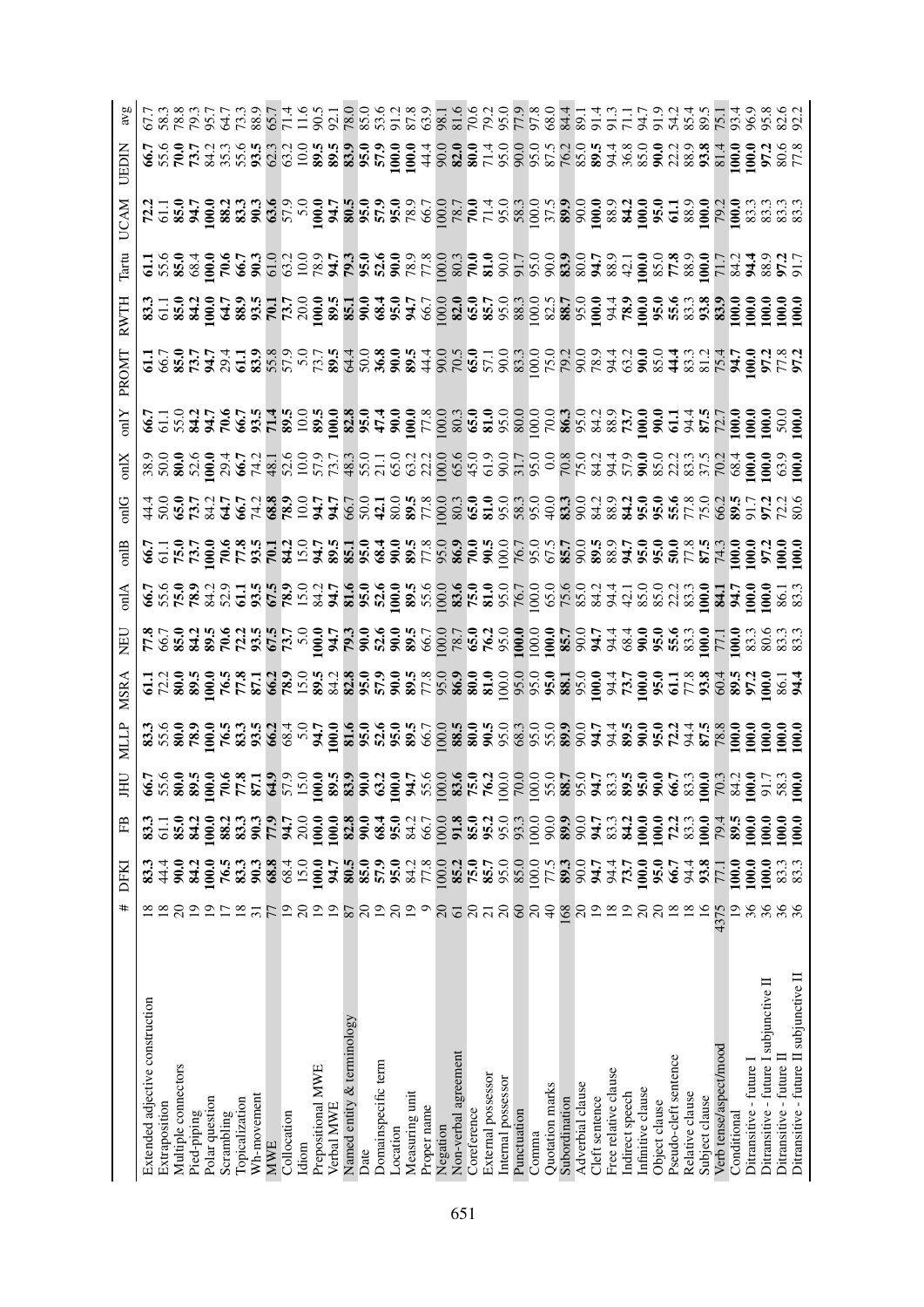|                  |                        |                           |                                          |                        |                          |                                         |            |                         |                                        |                          |                                         |                        |                           |                                          |                        |                          |                                         |                  |                                 |                 |                    |                                   |                 |                   |                                  |                          |                                         |                         |                            |                                           |                         |                           |                                          |             |                      |                                                                                                                                                                                                                                  |                       |                                      |                     |                        | てんころとりている。 しんこうひりりょうてき こうしょうきょういう いっとうじょうこく てんしょう こうしょう こうしょうこう こうりつしょう こうしょう こうしょう こうしょうこく こうしょう |
|------------------|------------------------|---------------------------|------------------------------------------|------------------------|--------------------------|-----------------------------------------|------------|-------------------------|----------------------------------------|--------------------------|-----------------------------------------|------------------------|---------------------------|------------------------------------------|------------------------|--------------------------|-----------------------------------------|------------------|---------------------------------|-----------------|--------------------|-----------------------------------|-----------------|-------------------|----------------------------------|--------------------------|-----------------------------------------|-------------------------|----------------------------|-------------------------------------------|-------------------------|---------------------------|------------------------------------------|-------------|----------------------|----------------------------------------------------------------------------------------------------------------------------------------------------------------------------------------------------------------------------------|-----------------------|--------------------------------------|---------------------|------------------------|---------------------------------------------------------------------------------------------------|
| JEDIN            |                        |                           |                                          |                        |                          |                                         |            |                         |                                        |                          |                                         |                        |                           |                                          |                        |                          |                                         |                  |                                 |                 |                    |                                   |                 |                   |                                  |                          |                                         |                         |                            |                                           |                         |                           |                                          |             |                      | STRISONS SISTERINGS SENTIMES DE SON DISTRICTION DE SON DES CONFIDENTS DE SON DIS                                                                                                                                                 |                       |                                      |                     |                        |                                                                                                   |
| UCAN             |                        |                           |                                          |                        |                          |                                         |            |                         |                                        |                          |                                         |                        |                           |                                          |                        |                          |                                         |                  |                                 |                 |                    |                                   |                 |                   |                                  |                          |                                         |                         |                            |                                           |                         |                           |                                          |             |                      |                                                                                                                                                                                                                                  |                       |                                      |                     |                        |                                                                                                   |
| $\Gamma$ art     |                        |                           |                                          |                        |                          |                                         |            |                         |                                        |                          |                                         |                        |                           |                                          |                        |                          |                                         |                  |                                 |                 |                    |                                   |                 |                   |                                  |                          |                                         |                         |                            |                                           |                         |                           |                                          |             |                      |                                                                                                                                                                                                                                  |                       |                                      |                     |                        |                                                                                                   |
| RWTH             |                        |                           |                                          |                        |                          |                                         |            |                         |                                        |                          |                                         |                        |                           |                                          |                        |                          |                                         |                  |                                 |                 |                    |                                   |                 |                   |                                  |                          |                                         |                         |                            |                                           |                         |                           |                                          |             |                      |                                                                                                                                                                                                                                  |                       |                                      |                     |                        |                                                                                                   |
| PROMI            |                        |                           |                                          |                        |                          |                                         |            |                         |                                        |                          |                                         |                        |                           |                                          |                        |                          |                                         |                  |                                 |                 |                    |                                   |                 |                   |                                  |                          |                                         |                         |                            |                                           |                         |                           |                                          |             |                      |                                                                                                                                                                                                                                  |                       |                                      |                     |                        |                                                                                                   |
| $\sum_{i=1}^{n}$ |                        |                           |                                          |                        |                          |                                         |            |                         |                                        |                          |                                         |                        |                           |                                          |                        |                          |                                         |                  |                                 |                 |                    |                                   |                 |                   |                                  |                          |                                         |                         |                            |                                           |                         |                           |                                          |             |                      |                                                                                                                                                                                                                                  |                       |                                      |                     |                        |                                                                                                   |
|                  |                        |                           |                                          |                        |                          |                                         |            |                         |                                        |                          |                                         |                        |                           |                                          |                        |                          |                                         |                  |                                 |                 |                    |                                   |                 |                   |                                  |                          |                                         |                         |                            |                                           |                         |                           |                                          |             |                      |                                                                                                                                                                                                                                  |                       |                                      |                     |                        |                                                                                                   |
|                  |                        |                           |                                          |                        |                          |                                         |            |                         |                                        |                          |                                         |                        |                           |                                          |                        |                          |                                         |                  |                                 |                 |                    |                                   |                 |                   |                                  |                          |                                         |                         |                            |                                           |                         |                           |                                          |             |                      |                                                                                                                                                                                                                                  |                       |                                      |                     |                        |                                                                                                   |
| 11<br>5          |                        |                           |                                          |                        |                          |                                         |            |                         |                                        |                          |                                         |                        |                           |                                          |                        |                          |                                         |                  |                                 |                 |                    |                                   |                 |                   |                                  |                          |                                         |                         |                            |                                           |                         |                           |                                          |             |                      |                                                                                                                                                                                                                                  |                       |                                      |                     |                        |                                                                                                   |
| $\sin A$         |                        |                           |                                          |                        |                          |                                         |            |                         |                                        |                          |                                         |                        |                           |                                          |                        |                          |                                         |                  |                                 |                 |                    |                                   |                 |                   |                                  |                          |                                         |                         |                            |                                           |                         |                           |                                          |             |                      |                                                                                                                                                                                                                                  |                       |                                      |                     |                        |                                                                                                   |
|                  |                        |                           |                                          |                        |                          |                                         |            |                         |                                        |                          |                                         |                        |                           |                                          |                        |                          |                                         |                  |                                 |                 |                    |                                   |                 |                   |                                  |                          |                                         |                         |                            |                                           |                         |                           |                                          |             |                      | composition de disponsione de la composición de composición de la composición de la composición de la composic<br>Composición de disponsiones de la composición de la composición de la composición de la composición de la comp |                       |                                      |                     |                        |                                                                                                   |
| MSRA             |                        |                           |                                          |                        |                          |                                         |            |                         |                                        |                          |                                         |                        |                           |                                          |                        |                          |                                         |                  |                                 |                 |                    |                                   |                 |                   |                                  |                          |                                         |                         |                            |                                           |                         |                           |                                          |             |                      |                                                                                                                                                                                                                                  |                       |                                      |                     |                        |                                                                                                   |
|                  |                        |                           |                                          |                        |                          |                                         |            |                         |                                        |                          |                                         |                        |                           |                                          |                        |                          |                                         |                  |                                 |                 |                    |                                   |                 |                   |                                  |                          |                                         |                         |                            |                                           |                         |                           |                                          |             |                      |                                                                                                                                                                                                                                  |                       |                                      |                     |                        |                                                                                                   |
| Ħ                |                        |                           |                                          |                        |                          |                                         |            |                         |                                        |                          |                                         |                        |                           |                                          |                        |                          |                                         |                  |                                 |                 |                    |                                   |                 |                   |                                  |                          |                                         |                         |                            |                                           |                         |                           |                                          |             |                      | SURRE CROSSER SSERVERE ENGLAPHE COORS CONSERVATION                                                                                                                                                                               |                       |                                      |                     |                        |                                                                                                   |
| ΕB               | 97.2                   | 100.0                     | 100.0                                    | 100.0                  | 94.3                     | 75.0                                    | 85.0       | 97.2                    | 100.0                                  | 100.0                    | 100.0                                   | 92.5                   | 77.8                      | 100.0                                    | 100.0                  | 96.9                     | 80.0                                    | 77.2             | 71.7                            | 73.2            | 29.1               | 52.8                              | 34.4            | 97.2              | 76.3                             | 78.0                     | 71.4                                    | 73.1                    | 13.9                       | 60.0                                      | 96.0                    | 96.6                      | 74.3                                     | 85.0        | 93.8                 | 88.9                                                                                                                                                                                                                             | 84.8                  | 94.1                                 | $\frac{6}{10}$      | 80.6                   | 82.9<br>79.4                                                                                      |
| DFKI             |                        | 48.6                      | 83.3                                     | $\frac{4}{9}$          | 80.0                     | 69.4                                    | 70.0       | 97.2                    | 100.0                                  | 92.9                     | 97.2                                    | 97.5                   | 83.3                      | 97.2                                     | 100.0                  | 80.0                     | 65.7                                    | 76.1             | 74.6                            | 88.7            | 20.1               | 57.3                              | 90.5            | 95.5              | 75.7                             | 76.3                     | 78.3                                    | 93.1                    | 10.4                       | 51.2                                      | 99.4                    | 93.8                      | 66.7                                     | 65.0        | 87.5                 | 75.0                                                                                                                                                                                                                             | 75.8                  | 82.4                                 | 96.9                | 74.2                   | 80.0<br>76.5                                                                                      |
| #                |                        | 35                        | 36                                       | 36                     | 35                       | 36                                      |            |                         | 888                                    | 42                       | 36                                      | $80\,$                 | 36                        | 36                                       | 36                     | 65                       | 35                                      | 180              | 173                             | 168             | 179                | 178                               | 179             | 179               | 173                              | 177                      | I75                                     |                         | 173                        | 170                                       | LL1                     | 178                       | $\overline{171}$                         | $\Omega$    | 32                   | 36                                                                                                                                                                                                                               |                       | 34                                   | 32                  | $\overline{31}$        | 34<br>35                                                                                          |
|                  | Ditransitive - perfect | Ditransitive - pluperfect | Ditransitive - pluperfect subjunctive II | Ditransitive - present | Ditransitive - preterite | Ditransitive - preterite subjunctive II | Imperative | Intransitive - future I | Intransitive - future I subjunctive II | Intransitive - future II | Intransitive - future II subjunctive II | Intransitive - perfect | Intransitive - pluperfect | Intransitive - pluperfect subjunctive II | Intransitive - present | Intransitive - preterite | Intransitive - preterite subjunctive II | Modal - future I | Modal - future I subjunctive II | Modal - perfect | Modal - pluperfect | Modal - pluperfect subjunctive II | Modal - present | Modal - preterite | Modal - preterite subjunctive II | Modal negated - future I | Modal negated - future I subjunctive II | Modal negated - perfect | Modal negated - pluperfect | Modal negated - pluperfect subjunctive II | Modal negated - present | Modal negated - preterite | Modal negated - preterite subjunctive II | Progressive | Reflexive - future I | Reflexive - future I subjunctive II                                                                                                                                                                                              | Reflexive - future II | Reflexive - future II subjunctive II | Reflexive - perfect | Reflexive - pluperfect | Reflexive - pluperfect subjunctive II                                                             |